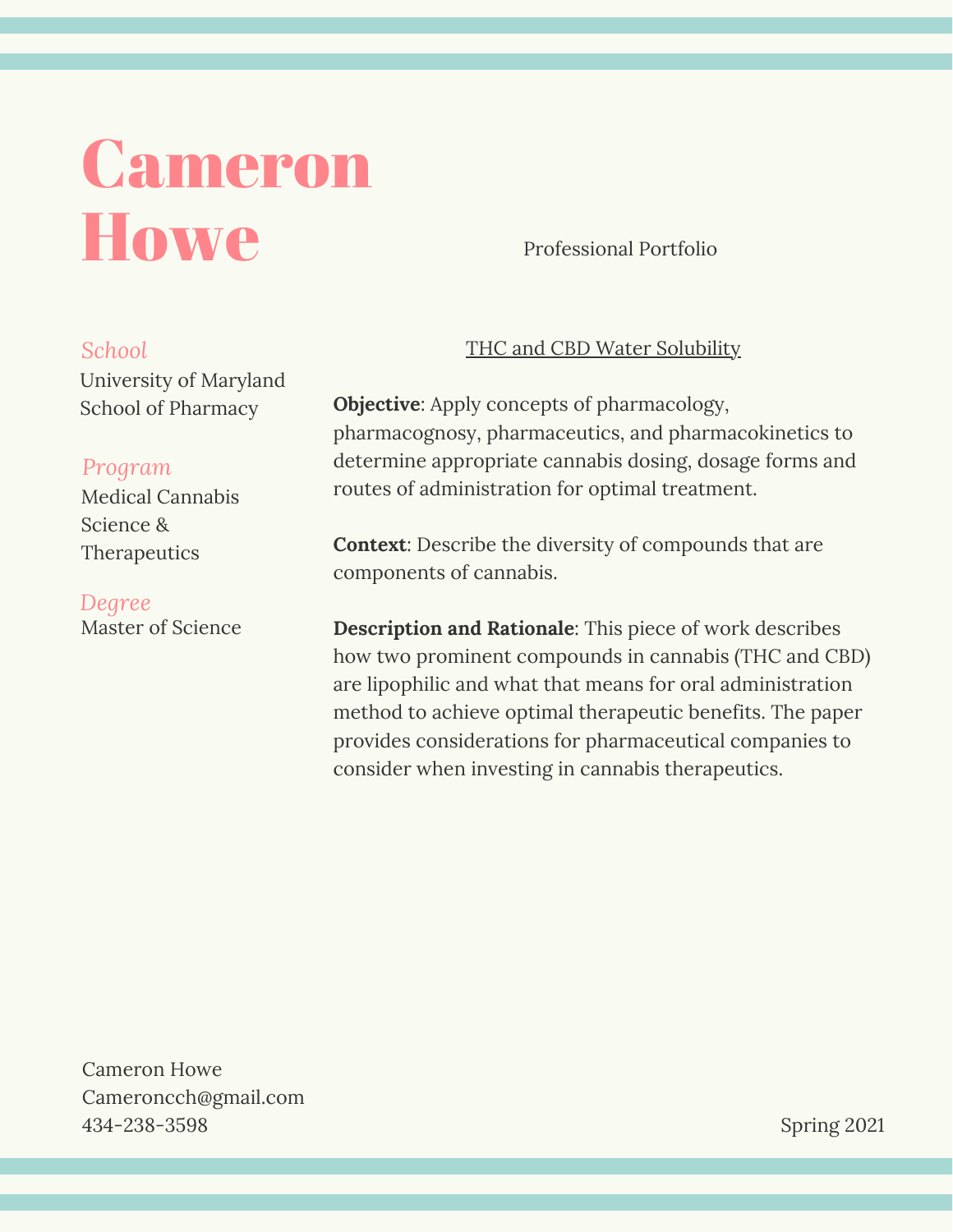Cameron Howe MCST 603 Spring 2020 Assignment 1.1: THC and CBD Water Solubility

With the human body being made up of mostly water, pharmaceutical companies look for drug advancements through chemical structures with high aqueous solubility. <sup>1</sup> When a drug is water soluble it is more easily distributed through the body by blood. <sup>1</sup> This process allows for traditional drugs to be administered orally to provide therapeutic benefits. <sup>1</sup> Hence, it is logical why pharmaceutical companies are constantly competing to bring new drugs to the market that are water soluble. 1

The chemical structure of medical cannabis compounds, such as delta-9-tetrahydrocannabinol (THC) and cannabidiol (CBD) make it difficult to develop a drug with these cannabinoids that meets the water solubility requirements of most pharmaceutical companies. <sup>1</sup> THC and CBD are fat loving (lipophilic) molecules that have poor water solubility. <sup>1</sup> This is because of their chemical structure. Both CBD and THC are composed largely of hydrocarbon rings and hydrocarbon tails.<sup>11</sup> Hydrocarbons are incredibly lipophilic, or fat soluble.<sup>1</sup> This is because the charge on these groups of atoms are evenly distributed, making them non-polar. <sup>1</sup> The longer the hydrocarbon tail the more fat loving the molecule. <sup>1</sup> Both CBD and THC have long hydrocarbon tails. <sup>1</sup> Because of this they do not mix well with water which consequently it makes it more difficult for them to be distributed throughout the body. 1

There are 545 compounds in medical cannabis to consider for therapeutic benefits.<sup>3</sup> One group of compounds are called terpenes. <sup>1</sup>The terpene Myrcene, for instance, has a chemical structure of only hydrogens and carbons, making it extremely lipophilic. <sup>1</sup> When looking at cannabinoid and noncannabinoid constituents of medical cannabis, hydrogen and carbons are frequently dominating within the various chemical structures. 3

THC and CBD are not 100% lipophilic.<sup>1</sup> They both have hydroxyls which allow the compounds to have some water solubility.<sup>1</sup> Hydroxyls are groups of Oxygen and Hydrogen, with a largely negative charge.<sup>1</sup> These negatively charged groups of atoms effectively polarize a molecule.<sup>1</sup> However, the ratio of hydroxyls to hydrogens and carbons is not enough to overcome the fat-loving dominating part of the chemical structure. <sup>1</sup> Cannabis for medicinal considerations has an uphill battle regarding traditional oral administration as a result of the fat loving, lipophilic chemical structures of its constituents.<sup>1,3</sup> The chemical structure of the hydrocarbon trail and limited hydroxyls in both cannabinoids make it more difficult for THC or CBD to effectively get distributed through the body. 1

Hydrophilic, or water-loving drugs that are present in most medicine cabinets are mostly composed of polar molecules.<sup>1</sup> This is what makes them dissolve easily in water.<sup>1</sup> Although hydrophilic substances are more easily transported through the body, they are not always available to the cell.<sup>1</sup> Inside the human body cells all have a lipid bilayer that surrounds the